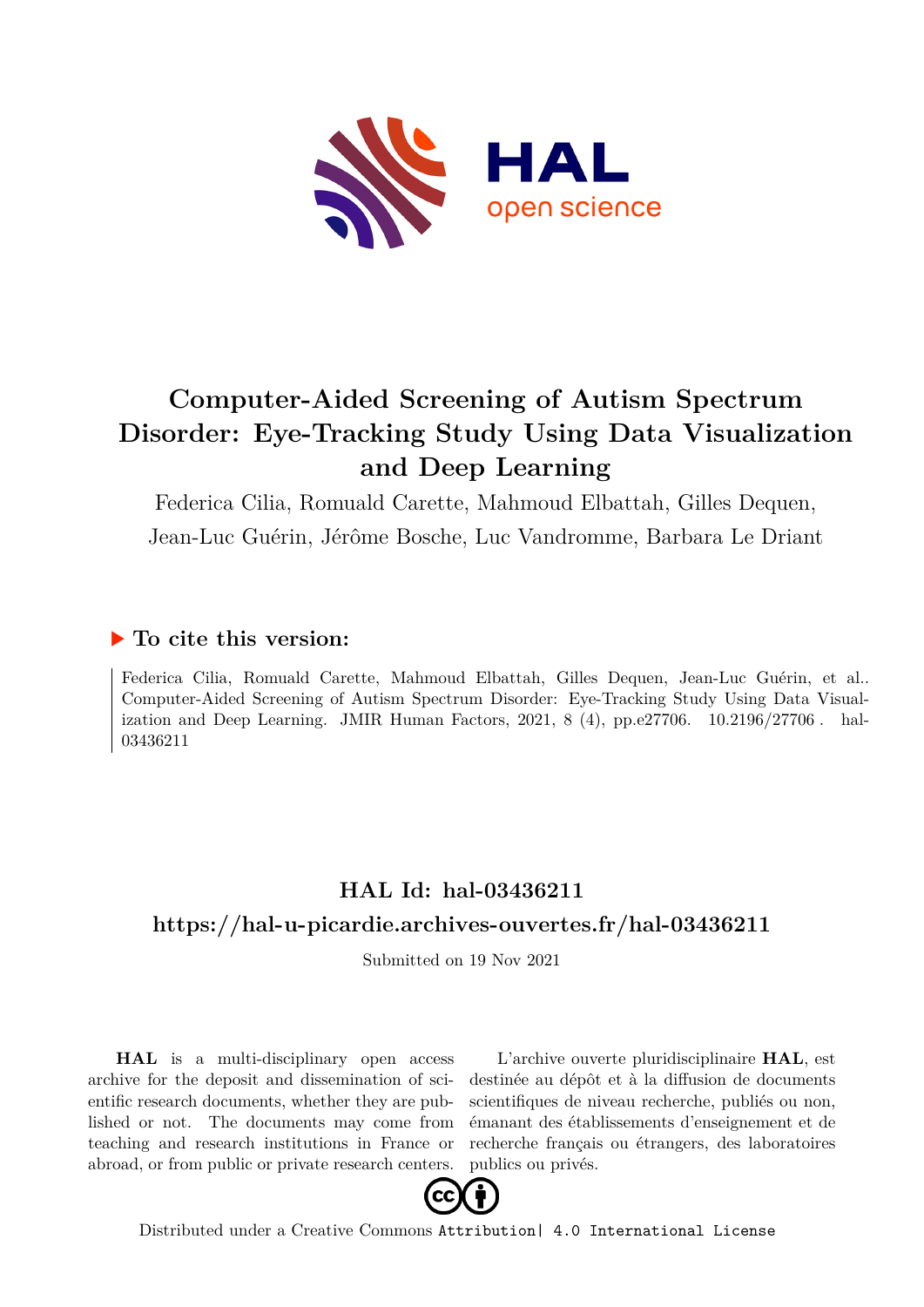# Computer-Aided Screening of Autism Spectrum Disorder: Eye-Tracking Study Using Data Visualization and Deep Learning

Federica Cilia<sup>1\*</sup>, PhD; Romuald Carette<sup>2\*</sup>, PhD; Mahmoud Elbattah<sup>2\*</sup>, PhD; Gilles Dequen<sup>2\*</sup>, PhD; Jean-Luc Guérin<sup>2\*</sup>, PhD; Jérôme Bosche<sup>2\*</sup>, PhD; Luc Vandromme<sup>3\*</sup>, PhD; Barbara Le Driant<sup>1\*</sup>, PhD

<sup>1</sup>UR-UPJV 7273, Centre de Recherche en Psychologie - Cognition, Psychisme, Organisations, Université de Picardie Jules Verne, Amiens, France <sup>2</sup>UR-UPJV 4290, Modélisation, Information & Systèmes, Université de Picardie Jules Verne, Amiens, France

 $3$ UR-UPJV 7516, Chirurgie et Extrémité Céphalique Caractérisation Morphologique et Fonctionnelle, Université de Picardie Jules Verne, Amiens, France

\* all authors contributed equally

#### **Corresponding Author:**

Federica Cilia, PhD UR-UPJV 7273 Centre de Recherche en Psychologie - Cognition, Psychisme, Organisations Université de Picardie Jules Verne 10 rue des Français Libres Amiens, 80000 France Phone: 33 322 827 397 Email: [federica.cilia@u-picardie.fr](mailto:federica.cilia@u-picardie.fr)

## *Abstract*

**Background:** The early diagnosis of autism spectrum disorder (ASD) is highly desirable but remains a challenging task, which requires a set of cognitive tests and hours of clinical examinations. In addition, variations of such symptoms exist, which can make the identification of ASD even more difficult. Although diagnosis tests are largely developed by experts, they are still subject to human bias. In this respect, computer-assisted technologies can play a key role in supporting the screening process.

**Objective:** This paper follows on the path of using eye tracking as an integrated part of screening assessment in ASD based on the characteristic elements of the eye gaze. This study adds to the mounting efforts in using eye tracking technology to support the process of ASD screening

**Methods:** The proposed approach basically aims to integrate eye tracking with visualization and machine learning. A group of 59 school-aged participants took part in the study. The participants were invited to watch a set of age-appropriate photographs and videos related to social cognition. Initially, eye-tracking scanpaths were transformed into a visual representation as a set of images. Subsequently, a convolutional neural network was trained to perform the image classification task.

**Results:** The experimental results demonstrated that the visual representation could simplify the diagnostic task and also attained high accuracy. Specifically, the convolutional neural network model could achieve a promising classification accuracy. This largely suggests that visualizations could successfully encode the information of gaze motion and its underlying dynamics. Further, we explored possible correlations between the autism severity and the dynamics of eye movement based on the maximal information coefficient. The findings primarily show that the combination of eye tracking, visualization, and machine learning have strong potential in developing an objective tool to assist in the screening of ASD.

**Conclusions:** Broadly speaking, the approach we propose could be transferable to screening for other disorders, particularly neurodevelopmental disorders.

(JMIR Hum Factors 2021;8(4):e27706) doi: [10.2196/27706](http://dx.doi.org/10.2196/27706)

#### **KEYWORDS**

[XSL](http://www.w3.org/Style/XSL)•FO **[RenderX](http://www.renderx.com/)**

autism spectrum disorder; screening; eye tracking; data visualization; machine learning; deep learning; AI; ASS; artificial intelligence; ML; screening; adolescent; diagnosis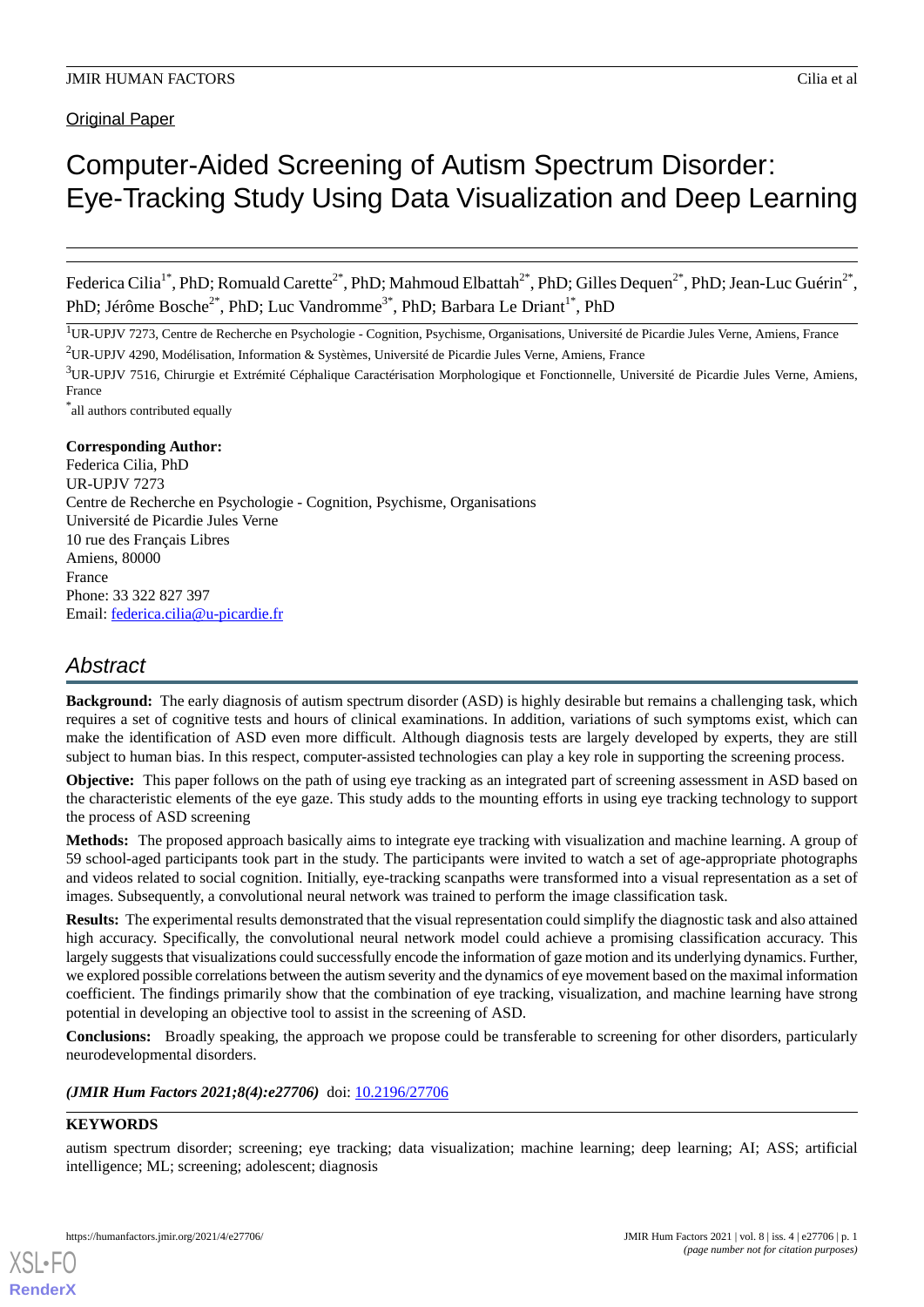### *Introduction*

#### **ASD Characteristics**

Autism spectrum disorder (ASD) has been described as a pervasive developmental disorder characterized by a set of impairments including social communication problems, difficulties with reciprocal social interactions, and unusual patterns of repetitive behaviors or interests [1]. During naturalistic interaction, making and maintaining eye contact is not always easy or spontaneous for ASD-diagnosed individuals. Such troubling deficits can unfortunately place a considerable strain on their lives and their families. Nevertheless, these disturbances are not better explained by intellectual disability or global developmental delay [1].

Early diagnosis may lead to early intervention, which generally proves beneficial for both the child and the family. The diagnosis process usually involves a set of tests that can require hours of clinical examinations or is based on an interview with the parents. Furthermore, the variation of symptoms with regard to deficits in social communication and social interaction as well as the social communication impairments and restricted, repetitive patterns of behavior make the identification of ASD more complicated to decide. In this respect, computer-aided technologies have been embraced to provide helpful guidance through the course of examination and assessment. Examples include magnetic resonance imaging, electroencephalography [2], and eye tracking, which will be considered in this study. Eye-tracking technology has received particular attention in the ASD context since abnormalities of eye gaze have been consistently recognized as the hallmark of autism in general [3,4]. A considerable number of other psychology studies in eye tracking have been based on the particularities of eye movements in response to verbal or visual cues as signs of ASD [5-7]. In particular, these studies have highlighted social-related difficulties in children with ASD, especially when face stimuli are used (eg, in a face-to-butterfly categorical visual search task [8] and unsuitable extraction of visual information via eye fixations for emotion recognition [9]).

This study provides a meeting point for eye tracking and machine learning (ML) for supporting the diagnosis of ASD. It is part of an interdisciplinary collaboration between research units of psychology and artificial intelligence at the University of Picardy Jules Verne in France. Our approach is distinctively based on the premise that visual representations of eye-tracking recordings can effectively serve as features for discriminating individuals diagnosed with ASD. At its core, the key idea is to compactly render eye movements into an image-based format while maintaining the dynamic characteristics of eye motion (eg, velocity) using color gradients. In this manner, diagnostic-related tasks can be approached as a problem of image classification or analysis. The applicability of the proposed approach will be demonstrated based on the classification accuracy. Further, we will support our results with a statistical analysis that will explore possible correlations between the Childhood Autism Rating Scale (CARS) [10] and the dynamics of eye movement among participants diagnosed with ASD.

 $XS$ -FO **[RenderX](http://www.renderx.com/)**

#### **Eye Tracking for ASD Screening**

Eye tracking has been used in numerous research studies. It can be described as the process of capturing, tracking, and measuring eye movements or the absolute point of gaze (POG), which refers to the point where the eye gaze is focused in the visual scene [11]. The significance of such technology is that it allows for an objective and quantitative method of recording the viewer's POG. The interpretation of eye movement can be effectively used in interactive applications or for diagnostic purposes.

Eye trackers aim to capture 3 basic categories of eye movements: (1) fixation, (2) saccade, and (3) blink. A fixation is the brief moment that occurs while pausing the gaze on an object so that the brain can perform the perception process. The average duration of fixation typically ranges from 150 ms to 300 ms [12]. However, the fixation duration is dependent on the context. The duration of our fixations differs when we are reading on paper (230 ms) or on a screen (553 ms)  $[13]$ , or when we are watching a naturalistic scene on a computer (330 ms) [14]. Further, accurate perception requires constant scanning of the object with rapid eye movements, which are called saccades. Saccades include quick, ballistic jumps that take about  $30-120$  ms each  $\left[15\right]$ . On the other hand, a blink is often a sign that the system has lost track of the eye gaze. Eye-tracking scanpaths have been commonly used as a practical means for depicting gaze behavior in a visual manner. A scanpath represents a sequence of consecutive fixations and saccades as a trace through time and space and may overlap with itself [16].

Abundant studies have sought to take advantage of eye-tracking applications for studying and analyzing eyes movements. For instance, a team of psychologists and neuroscientists recently showed that children with ASD have faster eye movements than do children with typical development, but these results depend on the visual task the children are asked to perform. If they are faster while remaining precise in prosaccade tasks with a gap paradigm, the same children are less accurate but faster than are children with typical development in another gap paradigm during short visual search. This means that children with ASD favor speed over accuracy and that they have shorter saccadic latencies [8]. Moreover, Vabalas and Freeth [17] demonstrated that in face-to-face interactions, eye movements were different among individuals depending on where they fell on the autism spectrum. Specifically, persons with high autistic traits were observed to experience shorter and less frequent saccades. Conversely, Liberati et al [18] showed greater saccade amplitude and higher frequency in children with ASD than did control children. However, in Liberati et al's study, the Tobii Eye Tracker used had a sampling rate of 60 Hz, and they extracted the raw data to create clusters using k-means clustering, whereas Vabalas and Freeth used SMI eye-tracking glasses with a rate of 24 Hz. Thus, the question does not appear to be settled and seems to depend largely on the equipment and data used (eg, autistic traits according to a questionnaire vs autistic persons). In another study, eye-tracking was used to identify children diagnosed with ASD based on the duration of fixations and the number of saccades [19]. The results showed that participants with ASD spent significantly more time fixating on dynamic geometric images compared to other diagnostic groups.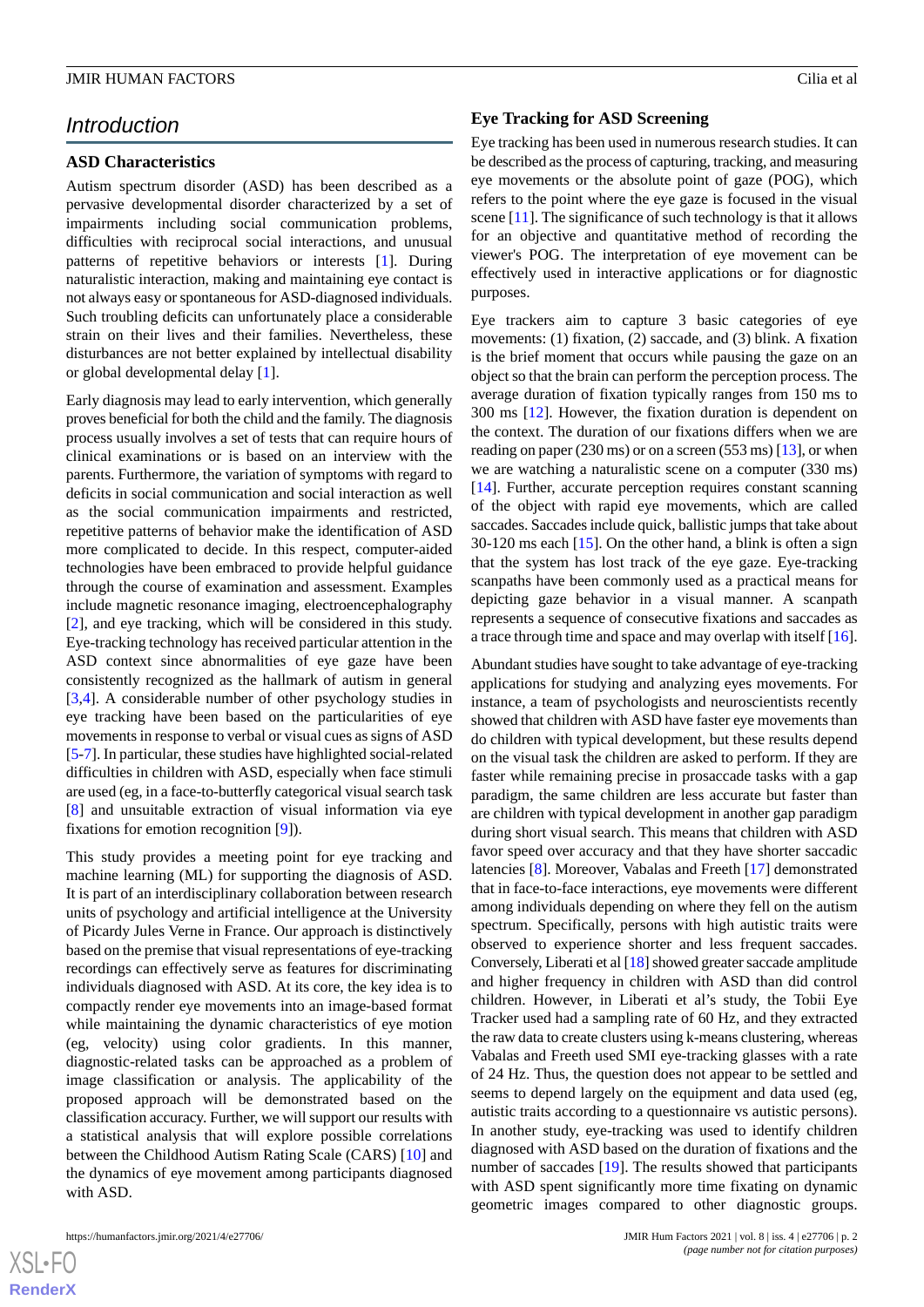Likewise, a longitudinal study examined the fixation patterns of infants from 2 to 6 months of age [20]. It was found that infants diagnosed with ASD exhibited a mean decline in fixations, which was not observed for those who did not develop ASD afterwards. Moreover, another cohort study suggested the strong potential of eye tracking as an objective tool for quantifying the risk of autism and estimating the severity of its symptoms [21]. A high diagnostic accuracy was demonstrated in this regard as well.

#### **ML for ASD Screening**

ML is subfield of computer science involved in providing computers the ability to learn without being explicitly programmed [22]. In contrast to traditional programming, ML attempts to extrapolate algorithms from data exclusively. Thus, the power of ML is that it allows for extracting insights, making predictions, or taking actions with minimal human intervention (if any). The development of ML can be broadly organized into supervised or unsupervised models. On the one hand, supervised ML deals with labeled examples, where the desired output is known precisely. The learning algorithm receives a set of inputs along with corresponding labels, and the algorithm can learn by comparing predicted labels to the actual ones. The model can be iteratively optimized to minimize error. On the other hand, unsupervised ML uses training data that do not include any output information (ie, labels). Unsupervised models (eg, clustering and association rules) can provide descriptive knowledge to help understand the inherent structure or properties of the data.

The coupling of eye tracking with ML is currently leveraging further capabilities for advancing ASD diagnosis and its applications. The literature includes several contributions in this context. For instance, Pusiol et al [23] worked on the analysis of the eye focus on the face during conversations. Their analysis was specifically applied to children with developmental disorders or those with fragile X syndrome. They tested a set of classification models, including recurrent neural networks, support vector machine, Naive Bayes, and the hidden Markov model. With recurrent neural networks, they were able to reach a high prediction accuracy of 86% and 91% for the classification of female and male fragile X syndrome, respectively. Another recent study applied ML on eye-tracking output to predict ASD [24]. The ML model included features related to the saccade eye movement (eg, amplitude, duration, and acceleration). The experiments were aimed at detecting ASD among a set of 17 children aged 8 to 10 years. Despite the use of a limited data set and a relatively simple model, the findings demonstrated the promising potential of ML for this application.

Other recent studies have focused on predicting the visual attention of children with ASD. For instance, Wei et al [25] proposed a saliency prediction model based on a convolutional neural network (CNN), but they concluded that it is necessary to first train the model on an eye-tracking data set of typical development to enable more effective saliency prediction. Jiang et al [26] proposed a method with 86% accuracy that classifies eye fixations based on a comprehensive set of features and that integrates task performance, gaze information, and facial features extracted using a deep neural network. Their work focused on a population of children with ASD between the ages of 8 and 17 years whose intellectual level was highly disparate (IQ score range 58-137).

Compared to the literature, the main distinction of this paper is that it is purely reliant on the visual representation of eye-tracking scanpaths. The study aims to produce scanpath visualizations that can represent the spatial patterns of gaze behavior and its dynamics. In this way, the vision-based approach allows for approaching the diagnosis problem as a typical task of image classification and is a continuation of our earlier work [24,27]. Our initial work applied a different set of features based on the events of fixations and saccades. We have transformed the eye-tracking data into a visual representation [27,28]. This study builds on our earlier efforts in an attempt to develop more sophisticated ML models using deep learning.

### *Methods*

#### **Recruitment**

A group of 59 children took part in this study. It was highly desirable to have participants at an early stage of development, as the principal goal was supporting the early detection and diagnosis of ASD. Specifically, all participants were school-aged children of a mean age of about 8 years. This somewhat advanced age was indispensable here because in our region there were not enough diagnosed children younger than 6 years, and the time it takes to consult a doctor to make a diagnosis can be as long as 2 years. For the group of typically developing children (non-ASD), parental reports of any possible concerns were carefully considered.

The ASD diagnosis was confirmed by health professionals using standardized tools (Autism Diagnostic Interview-Revised [ADI-R], and Autism Diagnostic Observation Schedule–Generic [ADOS-G]). However, we did not get permission to read the children's medical files. ADI-R and ADOS-G scores were not analyzed in this study. The participants were broadly organized into 2 groups: (1) diagnosed with ASD or (2) non-ASD. Children diagnosed with ASD were examined in multidisciplinary ASD specialty clinics. The intensity of autism was estimated by psychologists using the French version of the CARS [29], while communication level was assessed with the French version of the Early Social Communication Scale (Echelle d'évaluation de la Communication Sociale Précoce [ECSP]) [30]. Table 1 summarizes the statistics of the participants.

All the children's parents or legal guardians were informed of the objectives of the study, the nature of the tasks that would be administered, and the fact that they could withdraw their agreement at any time. Their informed consent was received in writing in accordance with the Declaration of Helsinki of June 1964 (amended at the 64th General Assembly of the World Health Organization in October 2013). Moreover, all children gave their agreement to participate, and if they wished, parents could be present with their children in the experimental room. This study did not require authorization from an ethics committee based on the recommendations for psychological research in France and in agreement with the national and institutional guidelines.

 $XS$  • FO **[RenderX](http://www.renderx.com/)**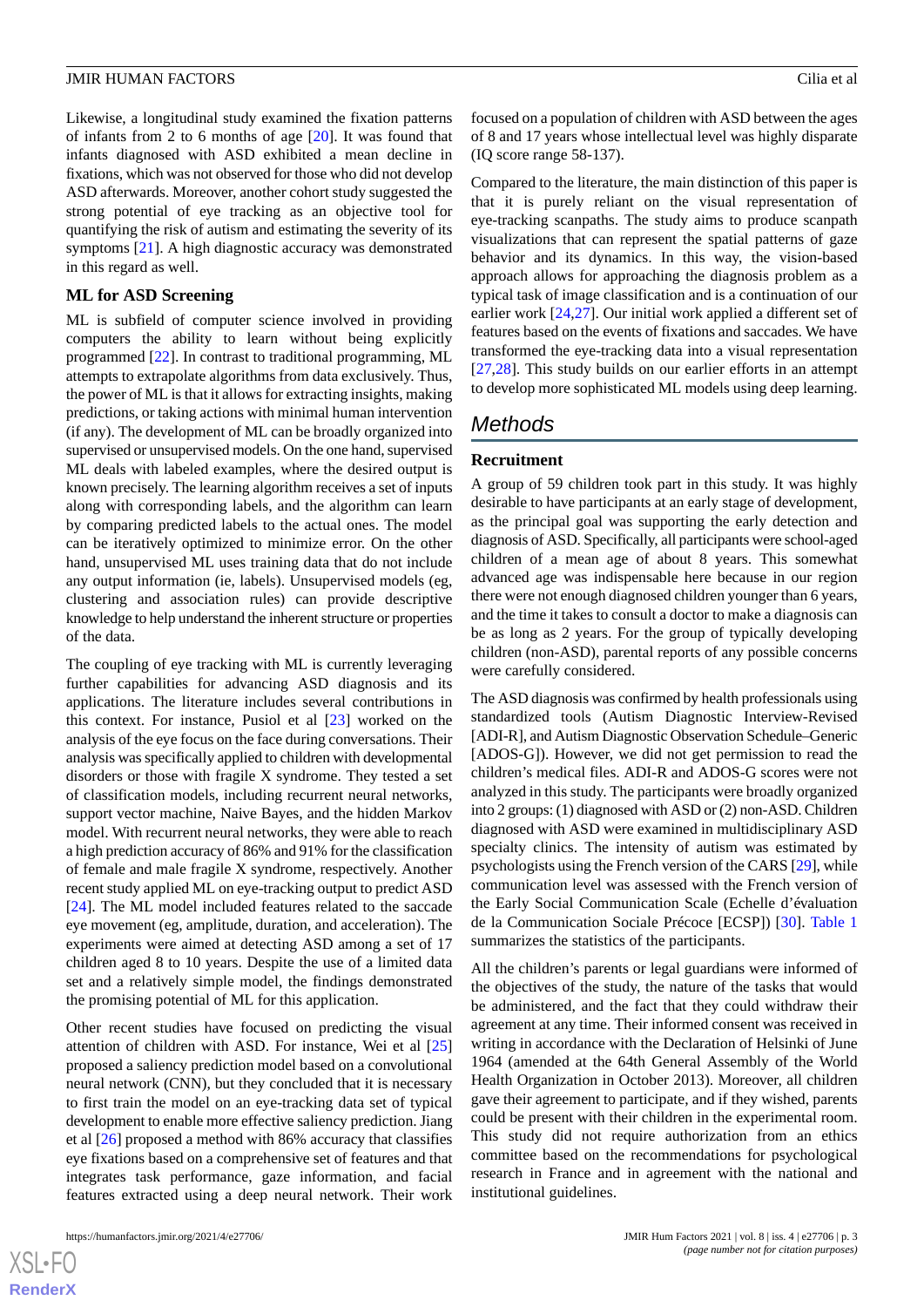**Table 1.** Summary of participant statistics.

| Child group                                                     | $ASDa$ (n=29) | Non-ASD $(n=30)$ |
|-----------------------------------------------------------------|---------------|------------------|
| Males, n                                                        | 19            | 19               |
| Chronological age (years, months), mean (SD)                    | 7, 7(2, 6)    | 8(2, 8)          |
| Developmental age on the $ESCS^b$ (months, days), mean (SD)     | 24, 10(6, 8)  | 23, 15(6, 7)     |
| Total ECSP score, mean (SD)                                     | 141, 1(50, 3) | 139, 18(49, 5)   |
| $CARSc$ score (minimum score=15; autism cutoff > 30), mean (SD) | 32, 9(6, 4)   | 15(0)            |

<sup>a</sup>ASD: autism spectrum disorder.

<sup>b</sup>ECSP: Echelle d'évaluation de la Communication Sociale Précoce.

<sup>c</sup>CARS: Childhood Autism Rating Scale.

#### **Apparatus and Stimuli**

The SMI RED250 remote eye tracker (250 Hz, SensoMotoric Instruments) was the main instrument used to perform the eye-tracking function. The device belongs to the category of screen-based eye trackers. It can be conveniently placed at the bottom of the screen of a desktop PC or laptop. In our case, a 17-inch monitor with a 1280 x 1024 resolution was used.

Further stimuli were presented from the SMI Experiment Center software. Stimuli represented multiple distinct types used in the eye gaze literature. Examples included static and dynamic naturalistic scenes with and without receptive language, joint attention stimuli, static face or objects, and cartoon stimuli. The average duration of eye-tracking experiments was about 10 minutes. Participants were mainly examined for the quality of eye contact with the presenter and the level of focus on other elements. A 5-point calibration scheme was used. The calibration routine was followed by a set of verification procedures.

#### **Procedure**

The participants were invited to watch a set of photographs and videos, which included scenarios tailored specifically to stimulate the eye movement across the screen area. Participants could be seated on their own or on their parents' lap at an approximately 60-cm distance from the display screen. The experiments were conducted in a quiet room at the university premises. Physical white barriers were also used to reduce visual distraction.

The scenarios varied in content and length in order to allow for analysis of the ocular activity of participants from different perspectives. In general, videos were designed to include visual elements that are especially attractive to children (eg, colorful balloons and cartoons). Specifically, the stimuli presented are part of various psychological studies. One of these studies involves the presentation of 3 videos including a situation of joint attention initiation (duration of 58 seconds per video) and 18 photos from the same situation (5 seconds per photo). The scene presented in the video and corresponding photos started with an attention grabber (ie, a hand-waving cartoon). The woman in the video then said, "Hello, how are you?" to the child and looked, verbalized, pointed, and/or verbalized at a joint attention target present or absent to the children's visual

[XSL](http://www.w3.org/Style/XSL)•FO **[RenderX](http://www.renderx.com/)**

field. All conversations were performed in French as the native language of participants.

The assessment of gaze following included 12 videos (4 seconds each in duration) of an actor with a neutral face first engaging in direct gaze and then shifting to 1 out of 3 objects. In 6 videos, the actor shifted his eyes and head to the target, and in 6 other videos, he only moved his eyes to the target. The same actors were engaged in another research protocol where their photo was shown for 5 seconds on half the screen next to an object. Other stimuli presented scenes with emotional valence extracted from cartoons in which the faces of the characters expressed an emotion that was either contingent or not contingent on the previous scene (total duration 5 minutes). Moreover, in all tests, the interstimulus interval lasted 2 seconds, during which a central crosshair was presented. The differences between the stimuli used included dynamic or static, human (male and female) or cartoon, and human or object. The counterbalancing of stimuli for participants and the number of participants included allowed the artificial intelligence and psychology teams to collaborate on the basis of this predefined research protocol. The results of these tests have been partly exploited, presented, and published [31-33].

#### **Data Transformation: Visualization of Eye-Tracking Scanpaths**

The premise of this study is based on the learning of visual patterns included in eye-tracking scanpaths. Specifically, scanpaths are used as a means to compactly describe the gaze movements into a visual representation that can simplify the learning process. Further, the scanpaths were also used to visually encode the dynamics of eye motion using color gradients. To achieve this, we used the coordinates in eye-tracking records, which represented the participant's POG during the experiment runtime. Based on the change in POG over time, we were able to calculate the velocity of gaze movement. Subsequently, the scanpath and computed dynamics were transformed into images. For each participant, a set of images was constructed in 3 steps: (1) A line was drawn for each transition from  $(x_t, y_t)$  to  $(x_{t+1}, y_{t+1})$ , where *t* represents a point of time during the experiment. (2) The change in color across lines was used to visualize the movement dynamics. Through use of a grayscale spectrum, the color values were tuned based on the magnitude of velocity (ie, speed) with respect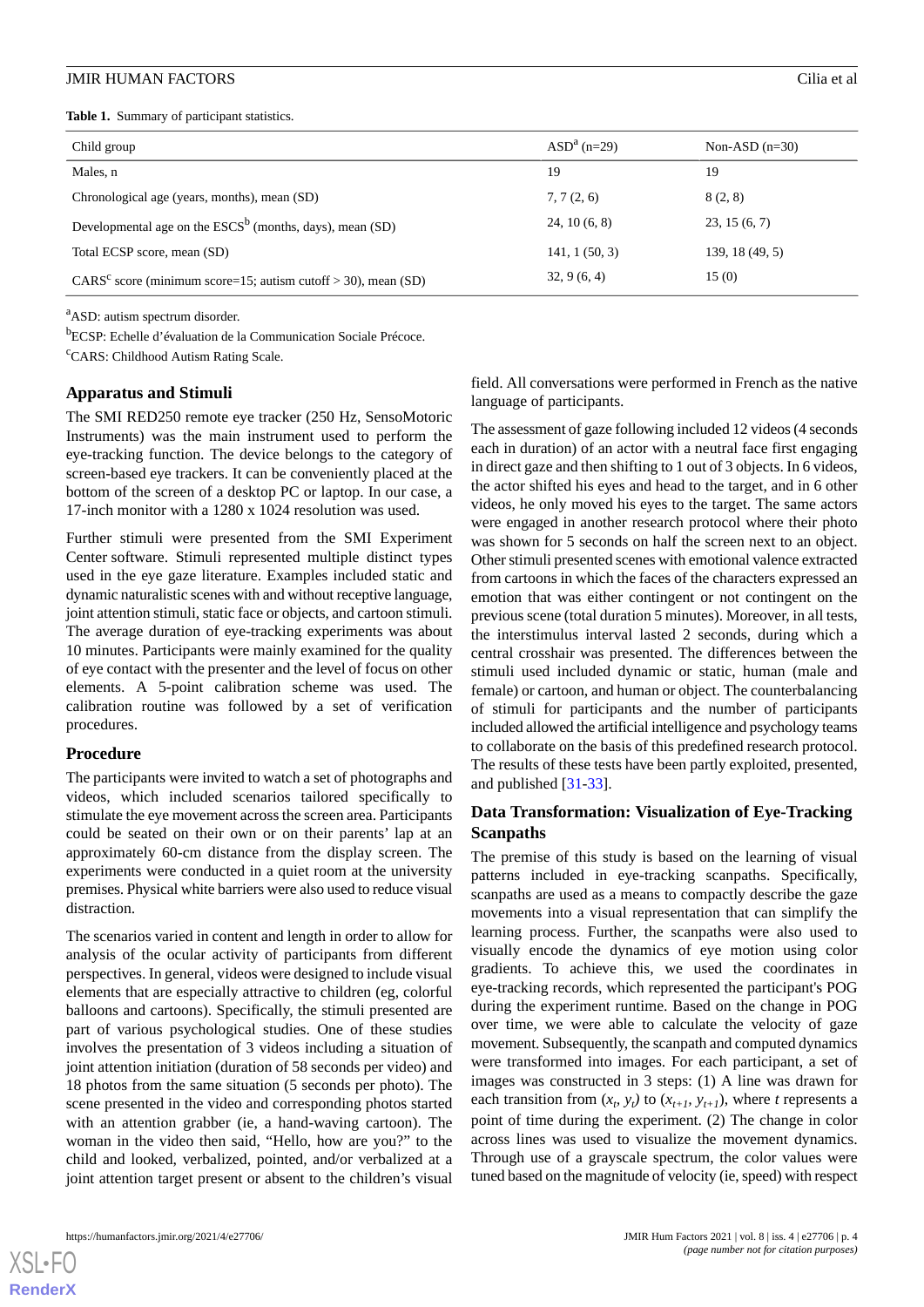to time. (3) The images constructed were vertically mirrored since the origin was located at the bottom of the screen.

Images were constrained to contain approximately the same level of information. Specifically, a threshold was applied to limit the number of points to be drawn. The threshold was aimed to be high enough to sufficiently describe the pattern of gaze behavior. However, too-high values could increase the possibility of producing cluttered visualizations. Therefore, several tests were conducted to choose an appropriate value for the threshold. With a limit ranging from 100 to 150, images seemed to include fewer lines, which turned out to poorly discriminate the 2 classes of participants. Eventually, we decided to set the threshold to 200, which could largely strike an adequate balance and captured the key features of motion. The limit is was not a velocity threshold but a limitation to the amount of consecutive points drawn on any given scanpath image. We limited the dynamic values to a bound equal to a quarter of the diagonal of the screen because any higher movement would not be normal given the scenarios used for the capture.

The visualizations were produced using Python (Python Software Foundation) and a popular Matplotlib library [34]. The visualizations resulted in an image data set from the 59 participants who had viable data on an average of 15.19 different stimuli, allowing us to generate a total of 547 images (328 for non-ASD participants and 219 for those diagnosed with ASD), which corresponded to an average of 9.27 images per child (10.93 for non-ASD participants and 7.55 for those diagnosed with ASD). The default image dimensions were set as 640 x 480. The scanpath images were directly drawn from the raw data produced by the eye-tracking device. A more comprehensive presentation of the data set construction was elaborated upon in an earlier publication [27]. The data set was made freely available to be used by other studies investigating the potentials of eye tracking within the ASD context. Figure 1 presents 2 visualizations corresponding to participants with and without ASD.

**Figure 1.** Visualization of eye-tracking scanpaths. The image on the left is from a participant diagnosed with autism spectrum disorder, while the one on the right is from a participant without the disorder.



#### **Data Preprocessing and Augmentation**

Eye trackers can provide the POG coordinates on the screen. The coordinates were genuinely significant to implement our approach in terms of visualizing the gaze scanpath and computing its dynamics (eg, velocity). The eye-tracking records describe the category of movement and the POG for both eyes over time. To simplify the learning process, a set of image processing techniques was applied as follows. First, the black background was cropped from images as much as possible. The cropping was implemented using the OpenCV library. Second, all images were consistently scaled down to 256 x 256 dimensions. Resizing the images helped to reduce the problem of dimensionality by decreasing the number of features under consideration. The impact of resizing was also examined in the initial ML experiments.

Further, we applied image augmentation to produce variations of the scanpath images. Augmentation was recognized to generally improve the prediction accuracy in image classification applications [35,36]. The data set was augmented with an additional 2735 samples, where 5 synthetic samples were



generated for each image. The data augmentation process was implemented using the Keras library [37], which includes an easy-to-use application programming interface for that purpose.

#### **Classification Model**

The ML work described here falls into the category of supervised learning. The basic goal was to develop a binary classifier that could predict the class of participant (ie, ASD or non-ASD) based on the scanpath images. The classification model was implemented using an artificial neural network approach. Specifically, we designed a deep CNN.

CNNs typically include 3 categories of layers including convolutional layers, pooling layers, and fully connected layers [38]. The learning process goes through a series of convolutions and pooling, which break down the input image into a set of features maps. Convolutional layers initially attempt to extract features from the image through applying a convolutional kernel all over the image. Subsequently, pooling layers work on reducing the dimensions of feature maps extracted. Eventually, the output of this process usually feeds into a fully connected layer structure to produce the final prediction. In our case, the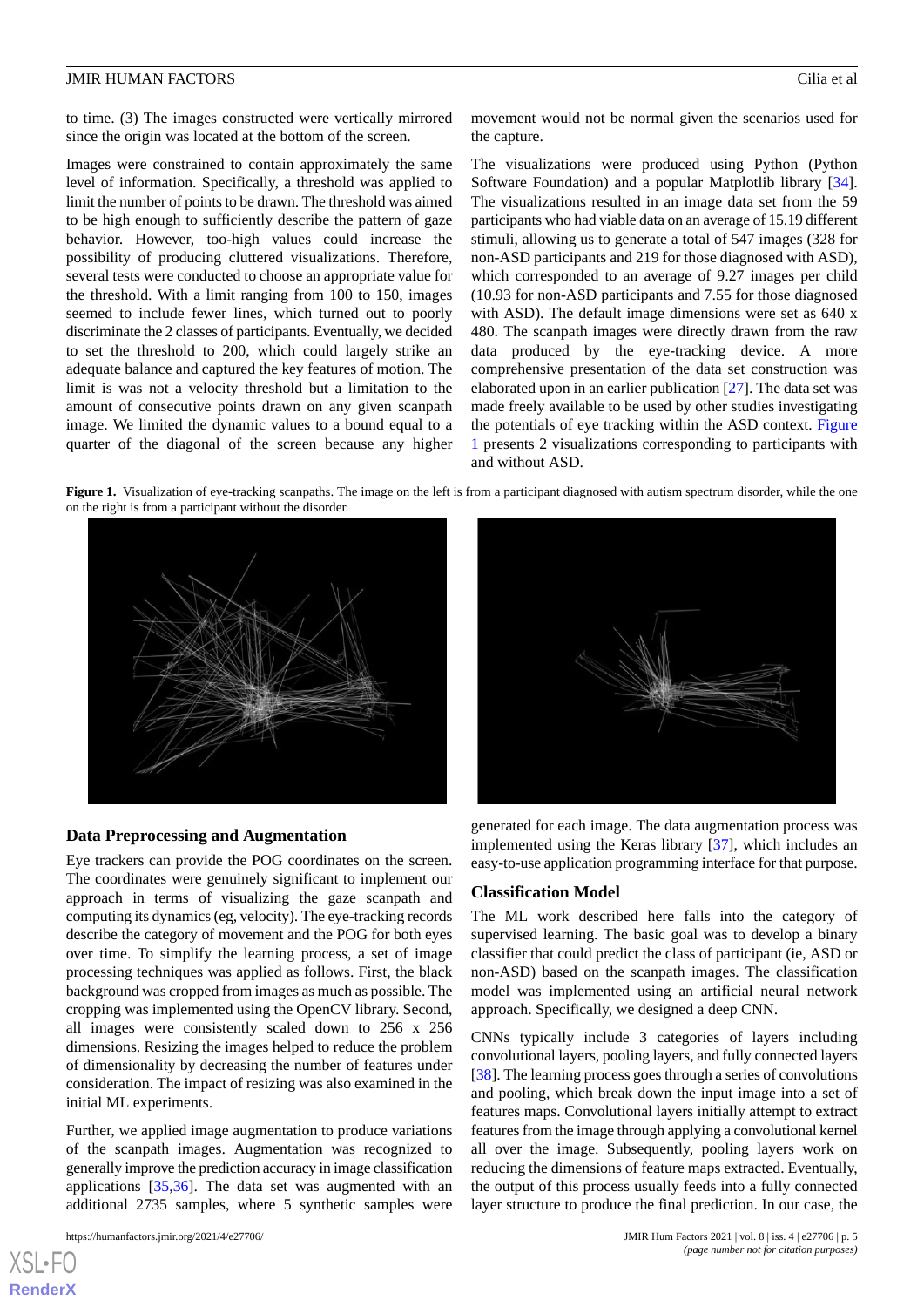CNN model was composed of 4 convolutional layers, 4 pooling layers, and 2 fully connected layers. In addition, dropout layers were used, which help reduce the possibility of overfitting [39].

### *Results*

#### **Classification Accuracy**

The classification accuracy was analyzed based on the receiver operating characteristic (ROC) curve. The ROC curve plotted the relationship between the true-positive rate and the false-positive rate across a full range of possible thresholds. Figure 2 plots the ROC curve of the CNN model. The figure also shows the approximate value of the area under the curve along with its standard deviation based on the 3-fold cross-validation. As it appears, the model could provide a notable prediction accuracy  $(\approx 90\%)$ , recall (ie, sensitivity;  $\approx$ 83%), and precision ( $\approx$ 80%).

The model was implemented using the Keras library [37] with Python. The model was trained based on 3 rounds of cross-validation over 3 epochs. Training the model took  $\approx 3$ minutes using a single Tesla K80 GPU. Figure 3 demonstrates the model loss in training and validation over 3 epochs with 20% of the data set used for validation.

**Figure 2.** Receiver operating characteristic curve of the convolutional neural network model. AUC: area under the curve.



**Figure 3.** Model loss in the training and validation sets. acc: accuracy; val-acc: validation accuracy.



process.

To further examine the model performance, the training and test sets were split based on the participants. The data set was split into training and test sets based on a 3-fold cross-validation using 3 stepwise procedures. First, the group of 59 participants were randomly split into 2 independent sets (ie, training and test), then the images were matched and loaded into the training and test sets based on the IDs of participants, and finally, these

[XSL](http://www.w3.org/Style/XSL)•FO **[RenderX](http://www.renderx.com/)**

https://humanfactors.jmir.org/2021/4/e27706/ JMIR Hum Factors 2021 | vol. 8 | iss. 4 | e27706 | p. 6 *(page number not for citation purposes)*

2 steps were repeated for each round of the cross-validation

The features were extracted using the convolutional layers in the CNN model. The learning process goes through a series of convolutions and pooling, which break down the input image into a set of features maps. Convolutional layers initially attempt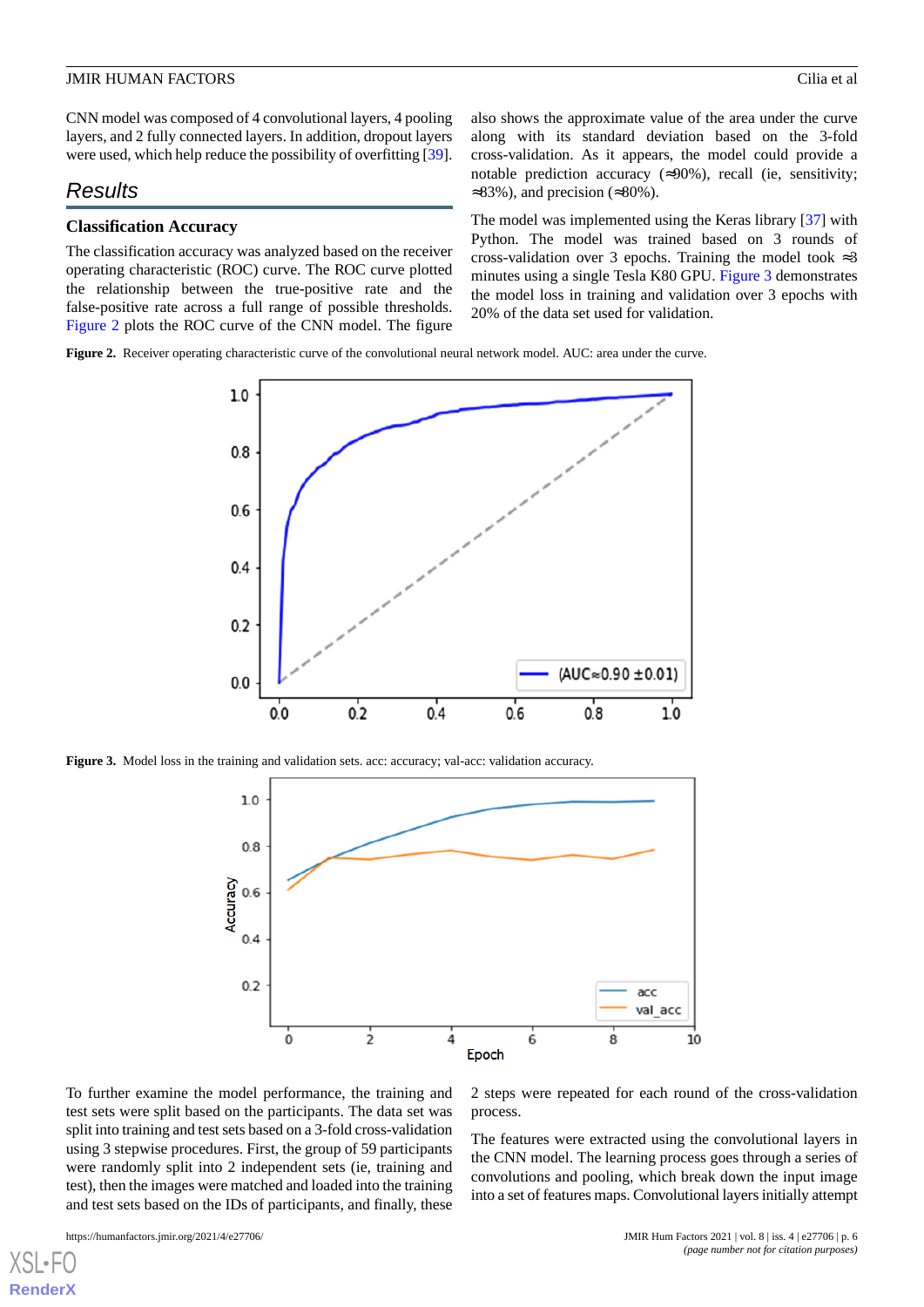to extract features from the image through applying a convolutional kernel all over the image. Subsequently, pooling layers work on reducing the dimensions of feature maps extracted. Eventually, the output of this process usually feeds into a fully connected layer structure to produce the final prediction. Expectedly, the model performance declined as shown in Figure 4. The accuracy  $(\approx 71\%)$  could still be viewed as promising given the relatively small data set.





#### **Correlation Analysis**

This section serves as an integral part that supports the experimental results gained by our approach. Through statistical analysis, we attempted to explore possible correlations between the CARS score and the dynamics of eye movement in the eye-tracking scanpaths. Initially, the average velocity magnitude was calculated per image. In this way, the CARS scores of participants could be considered multiple times with respect to velocity. This could help mitigate the effect of outliers in eye-tracking experiments.

The patterns largely revealed the nonlinearity of the relationship between CARS scores and velocity. Therefore, standard correlation tests (eg, Pearson's *r*) would not be useful in such a

case. Instead, we made use of the maximal information coefficient (MIC) [40]. The MIC score can describe the correlation between variable pairs regardless of a linear or nonlinear relationship. The score provided by MIC can be roughly considered as the coefficient of determination  $(R^2)$ . The MIC method has been embraced in a large number of studies to find correlations in complex data sets related to, for example, biology and genomics [41,42]. We used the Minerva R package [43], which greatly facilitated the computation of MIC. The MIC values (presented in Figure 5) suggested strong correlation between CARS and velocity (MIC= 0.79). The high correlation score result could partly validate the accuracy demonstrated by the classification model, whereas the velocity was visually encoded within the scanpath images.

**Figure 5.** Average velocity depending on CARS value. Avg: average; CARS: Childhood Autism Rating Scale.



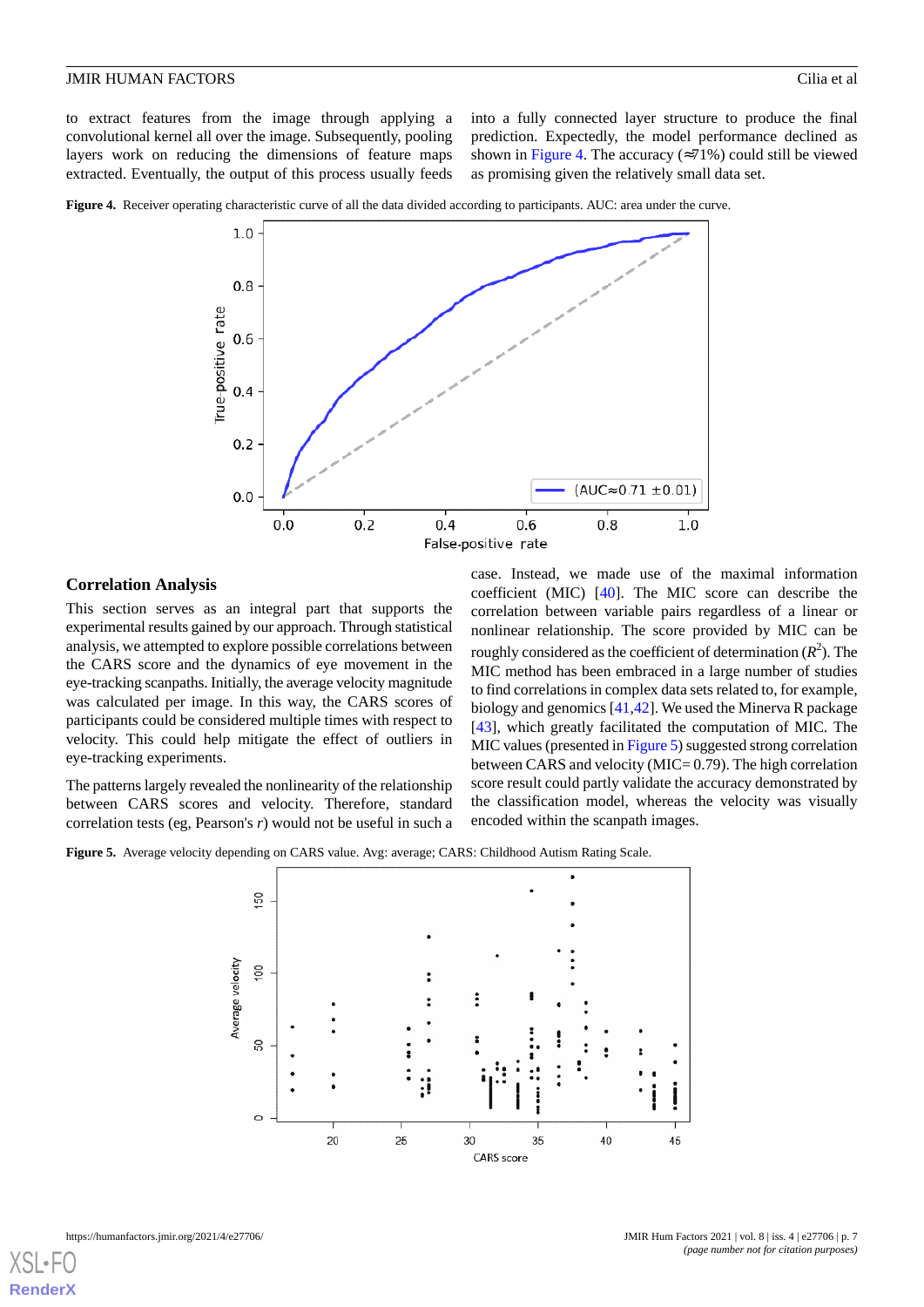#### **Demo Application**

A demo application was developed to serve as a practical illustration of our approach. The application links the 3 components of eye-tracking, visualization, and ML together to support the diagnosis process of ASD.

The application goes through 3 steps as follows. First, the user is asked to upload the eye-tracking data. The data records should describe the coordinates of the viewer's gaze into the screen along with the associated time. Second, the application produces a visualization of the eye-tracking scanpath. Eventually, the application calls the prediction web service, which returns the prediction from the trained classification model. Azure ML is employed to host the classification model and the Python implementation used to produce visualizations. The application can be accessed online by asking the authors for the URL link.

### *Discussion*

### **Principal Results**

This study demonstrated the strong potential of eye tracking as an objective tool for assisting ASD diagnosis. Indeed, abnormal eye gaze has been a hallmark characteristic of ASD [6,7]. Over several years, eye-tracking technology has been widely used to study attention impairment among individuals diagnosed with ASD [8,9,19,20]. In this paper, we introduced an additional dimension to the representation of eye-tracking scanpaths, and we demonstrated its effectiveness for training a classification model. In similar fashion to Frazier et al [21], we used static and dynamic stimuli including social and nonsocial images. However, adding nonsocial targets may be particularly important for increasing the relationship between nonsocial attention and ASD symptoms.

The empirical results provided a set of implications to be considered. First, the ML experiments confirmed the core idea behind our approach, which hinges on the visual representation of scanpaths. The classification accuracy indicated that scanpath visualizations were able to successfully pack the information of gaze motion and its underlying dynamics. This evidently translates into the validity of employing such visual patterns in order to diagnose individuals with ASD.

Equally important, the study brought further interesting insights into the features of autistic gaze. We provided a statistical analysis that revealed possible a correlation between the level of autism (ie, CARS) and the dynamic characteristics of eye motion (eg, velocity). The analysis can lend support to the findings of Vabalas and Freeth [17], which suggested that individuals with high autistic traits tend to have shorter and less frequent saccades compared to others with low autistic traits.

However, the lack of a benchmark data set in the ASD literature makes it difficult to strictly compare our results to other ML approaches. A future larger project (with a cohort of children with ASD and typical children at different ages) should be considered and should analyze the socio-cognitive and cognitive profiles of children with ASD using eye tracking. The extensive literature on these different processes may be considered in connection with the study of gaze distinctiveness in children with ASD.

#### **Limitations**

Even though the results presented in this study are promising, the following set of limitations should be highlighted. The primary limitation was the relatively small number of participants. In a future study, a data augmentation method for an ASD data set may be considered [44]. The interpretation of our results is limited by the fact that we did not have access to all the standardized test scores (ie, ADI and ASOS) used to clinically diagnose our study population. Also, the inclusion of ADI and ADOS scores could have provided further interpretation of the results. Another relevant issue of concern is the duration of video scenarios, which were relatively short. Perhaps longer scenarios might have allowed for a richer representation of the gaze behavior. Indeed, if the algorithm currently used and the age group of children in the model are limited for the moment, future work on a larger cohort will allow us to improve the study. In fact, despite limitations, we still believe this study can serve as the kernel for further interesting applications of the proposed approach.

#### **Conclusions**

To conclude, the combination of eye tracking, visualization, and ML may hold considerable potential for the development of an objective tool to assist the diagnosis of ASD. These results can be used and new data analyzed to create a screening tool for health professionals Further, features related to the dynamics of eye movement can also be considered as candidate features for developing predictive models, and recently published deep neural network methodologies can be adapted to our model [45]. Eye-tracking measures which require limited technical expertise can be quickly managed during diagnostic interviews. Moreover, parents seem to have high acceptance of eye tracking as part of the clinical evaluation because the visual results are easier to understand than is the ADI cutoff, for example. In fact, for some parents, a lack of an objective measure can lead to delayed or diminished acceptance of the clinical diagnosis. However, some limitations may still delay the clinical adoption of eye tracking as an objective measure (eg, hardware and software costs), yet these issues can be reduced by consolidating the synergy between clinical structures and academic research.

#### **Acknowledgments**

We would like to thank the participants in this study, their families, and the institutions that allowed us to work with them, as well as the health care teams for the invaluable help they gave us while we were conducting the research. We would also like to thank the HEALTHINF conference and its participating experts, whose comments in the 2019 conference have enabled us to improve our work.

This article was supported by the research quality bonus of the University of Picardie Jules Verne at Amiens.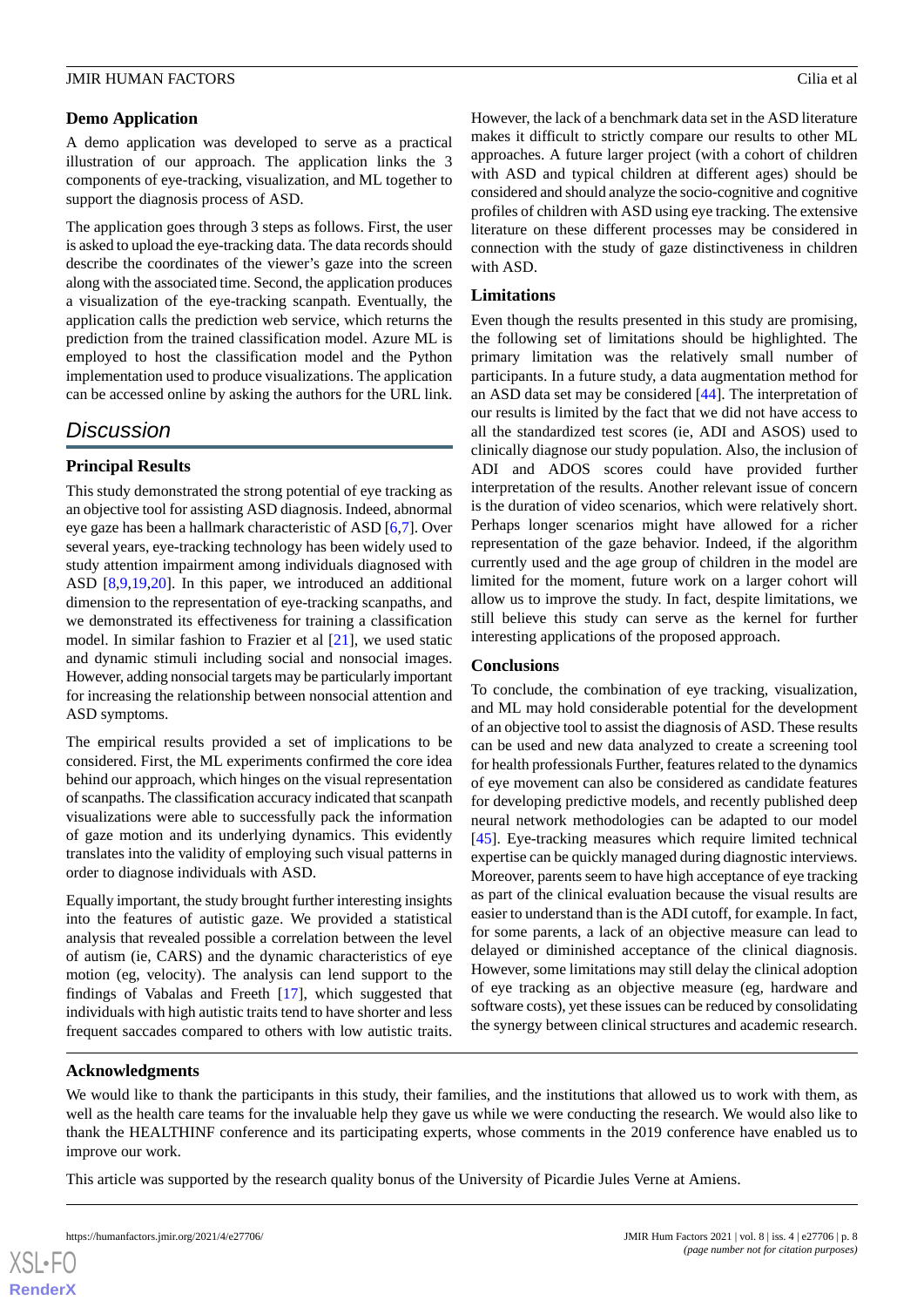### **Authors' Contributions**

All authors listed have made substantial, direct, and intellectual contributions to the work, and approved it for publication.

#### **Conflicts of Interest**

None declared.

#### **References**

- 1. American Psychiatric Association. Diagnostic and Statistical Manual of Mental Disorders DSM. Arlington: VA: American Psychiatric Publishing; 2013:5.
- 2. Bosl W, Tierney A, Tager-Flusberg H, Nelson C. EEG complexity as a biomarker for autism spectrum disorder risk. BMC Med 2011 Feb 22;9:18 [[FREE Full text](https://bmcmedicine.biomedcentral.com/articles/10.1186/1741-7015-9-18)] [doi: [10.1186/1741-7015-9-18\]](http://dx.doi.org/10.1186/1741-7015-9-18) [Medline: [21342500](http://www.ncbi.nlm.nih.gov/entrez/query.fcgi?cmd=Retrieve&db=PubMed&list_uids=21342500&dopt=Abstract)]
- 3. Frazier TW, Strauss M, Klingemier EW, Zetzer EE, Hardan AY, Eng C, et al. A meta-analysis of gaze differences to social and nonsocial information between individuals with and without autism Meta-Analysis of Gaze Differences to Social and Nonsocial Information Between Individuals With and Without Autism. J Am Acad Child Adolesc Psychiatry 2017 Jul;56(7):546-555 [[FREE Full text\]](http://europepmc.org/abstract/MED/28647006) [doi: [10.1016/j.jaac.2017.05.005](http://dx.doi.org/10.1016/j.jaac.2017.05.005)] [Medline: [28647006](http://www.ncbi.nlm.nih.gov/entrez/query.fcgi?cmd=Retrieve&db=PubMed&list_uids=28647006&dopt=Abstract)]
- 4. Shic F. Eye tracking as a behavioral biomarker for psychiatric conditions: the road ahead. J Am Acad Child Adolesc Psychiatry 2016 Apr;55(4):267-268. [doi: [10.1016/j.jaac.2016.02.002](http://dx.doi.org/10.1016/j.jaac.2016.02.002)] [Medline: [27015716](http://www.ncbi.nlm.nih.gov/entrez/query.fcgi?cmd=Retrieve&db=PubMed&list_uids=27015716&dopt=Abstract)]
- 5. Jones E, Gliga T, Bedford R, Charman T, Johnson M. Developmental pathways to autism: a review of prospective studies of infants at risk. Neurosci Biobehav Rev 2014 Feb;39:1-33 [[FREE Full text\]](https://linkinghub.elsevier.com/retrieve/pii/S0149-7634(13)00298-4) [doi: [10.1016/j.neubiorev.2013.12.001](http://dx.doi.org/10.1016/j.neubiorev.2013.12.001)] [Medline: [24361967](http://www.ncbi.nlm.nih.gov/entrez/query.fcgi?cmd=Retrieve&db=PubMed&list_uids=24361967&dopt=Abstract)]
- 6. Sepeta L, Tsuchiya N, Davies MS, Sigman M, Bookheimer SY, Dapretto M. Abnormal social reward processing in autism as indexed by pupillary responses to happy faces. J Neurodev Disord 2012 Jun 07;4(1):17 [[FREE Full text](https://jneurodevdisorders.biomedcentral.com/articles/10.1186/1866-1955-4-17)] [doi: [10.1186/1866-1955-4-17\]](http://dx.doi.org/10.1186/1866-1955-4-17) [Medline: [22958650\]](http://www.ncbi.nlm.nih.gov/entrez/query.fcgi?cmd=Retrieve&db=PubMed&list_uids=22958650&dopt=Abstract)
- 7. Kylliäinen A, Wallace S, Coutanche MN, Leppänen JM, Cusack J, Bailey AJ, et al. Affective-motivational brain responses to direct gaze in children with autism spectrum disorder. J Child Psychol Psychiatry 2012 Jul;53(7):790-797. [doi: [10.1111/j.1469-7610.2011.02522.x\]](http://dx.doi.org/10.1111/j.1469-7610.2011.02522.x) [Medline: [22276654\]](http://www.ncbi.nlm.nih.gov/entrez/query.fcgi?cmd=Retrieve&db=PubMed&list_uids=22276654&dopt=Abstract)
- 8. Kovarski K, Siwiaszczyk M, Malvy J, Batty M, Latinus M. Faster eye movements in children with autism spectrum disorder. Autism Res 2019 Feb;12(2):212-224. [doi: [10.1002/aur.2054](http://dx.doi.org/10.1002/aur.2054)] [Medline: [30585440](http://www.ncbi.nlm.nih.gov/entrez/query.fcgi?cmd=Retrieve&db=PubMed&list_uids=30585440&dopt=Abstract)]
- 9. Król ME, Król M. A novel machine learning analysis of eye-tracking data reveals suboptimal visual information extraction from facial stimuli in individuals with autism. Neuropsychologia 2019 Jun;129:397-406. [doi: [10.1016/j.neuropsychologia.2019.04.022\]](http://dx.doi.org/10.1016/j.neuropsychologia.2019.04.022) [Medline: [31071324](http://www.ncbi.nlm.nih.gov/entrez/query.fcgi?cmd=Retrieve&db=PubMed&list_uids=31071324&dopt=Abstract)]
- 10. Schopler E, Van BM, Wellman G, Love S. Childhood Autism Rating Scale, Second Edition (CARS-2). Los Angeles, CA: Western Psychological Service; 2010.
- 11. Majaranta P, Bulling A. Eye tracking and eye-based human–computer interaction. In: Fairclough SH, Gilleade K, editors. Advances in Physiological Computing. London: Springer Publishing; 2014:39-65.
- 12. Tullis T, Albert B. Behavioral and physiological metrics. In: The User Experience: Collecting, Analyzing, And Presenting Usability Metrics. Amsterdam: Elsevier/Morgan Kaufmann; 2013:163-186.
- 13. Benedetto S, Carbone A, Pedrotti M, Le Fevre K, Bey L, Baccino T. Rapid serial visual presentation in reading: The case of Spritz. Computers in Human Behavior 2015 Apr;45:352-358. [doi: [10.1016/j.chb.2014.12.043](http://dx.doi.org/10.1016/j.chb.2014.12.043)]
- 14. Henderson J. Human gaze control during real-world scene perception. Trends Cogn Sci 2003 Nov;7(11):498-504. [doi: [10.1016/j.tics.2003.09.006\]](http://dx.doi.org/10.1016/j.tics.2003.09.006) [Medline: [14585447](http://www.ncbi.nlm.nih.gov/entrez/query.fcgi?cmd=Retrieve&db=PubMed&list_uids=14585447&dopt=Abstract)]
- 15. Jacob R. Eye tracking in advanced interface design. In: Barfield W, Furness TA, editors. Virtual Environments and Advanced Interface Design. New York: Oxford University Press; 1995:258-288.
- 16. Goldberg WA, Jarvis KL, Osann K, Laulhere TM, Straub C, Thomas E, et al. Brief report: early social communication behaviors in the younger siblings of children with autism. J Autism Dev Disord 2005 Oct;35(5):657-664. [doi: [10.1007/s10803-005-0009-6\]](http://dx.doi.org/10.1007/s10803-005-0009-6) [Medline: [16167088](http://www.ncbi.nlm.nih.gov/entrez/query.fcgi?cmd=Retrieve&db=PubMed&list_uids=16167088&dopt=Abstract)]
- 17. Vabalas A, Freeth M. Brief report: patterns of eye movements in face to face conversation are associated with autistic traits: evidence from a student sample. J Autism Dev Disord 2016 Jan;46(1):305-314. [doi: [10.1007/s10803-015-2546-y\]](http://dx.doi.org/10.1007/s10803-015-2546-y) [Medline: [26249261](http://www.ncbi.nlm.nih.gov/entrez/query.fcgi?cmd=Retrieve&db=PubMed&list_uids=26249261&dopt=Abstract)]
- 18. Liberati A, Fadda R, Doneddu G, Congiu S, Javarone MA, Striano T, et al. A statistical physics perspective to understand social visual attention in autism spectrum disorder. Perception 2017 Aug;46(8):889-913. [doi: [10.1177/0301006616685976\]](http://dx.doi.org/10.1177/0301006616685976) [Medline: [28056653](http://www.ncbi.nlm.nih.gov/entrez/query.fcgi?cmd=Retrieve&db=PubMed&list_uids=28056653&dopt=Abstract)]
- 19. Pierce K, Conant D, Hazin R, Stoner R, Desmond J. Preference for geometric patterns early in life as a risk factor for autism. Arch Gen Psychiatry 2011 Jan;68(1):101-109 [\[FREE Full text\]](http://europepmc.org/abstract/MED/20819977) [doi: [10.1001/archgenpsychiatry.2010.113\]](http://dx.doi.org/10.1001/archgenpsychiatry.2010.113) [Medline: [20819977](http://www.ncbi.nlm.nih.gov/entrez/query.fcgi?cmd=Retrieve&db=PubMed&list_uids=20819977&dopt=Abstract)]
- 20. Jones W, Klin A. Attention to eyes is present but in decline in 2-6-month-old infants later diagnosed with autism. Nature 2013 Dec 19;504(7480):427-431 [\[FREE Full text](http://europepmc.org/abstract/MED/24196715)] [doi: [10.1038/nature12715\]](http://dx.doi.org/10.1038/nature12715) [Medline: [24196715\]](http://www.ncbi.nlm.nih.gov/entrez/query.fcgi?cmd=Retrieve&db=PubMed&list_uids=24196715&dopt=Abstract)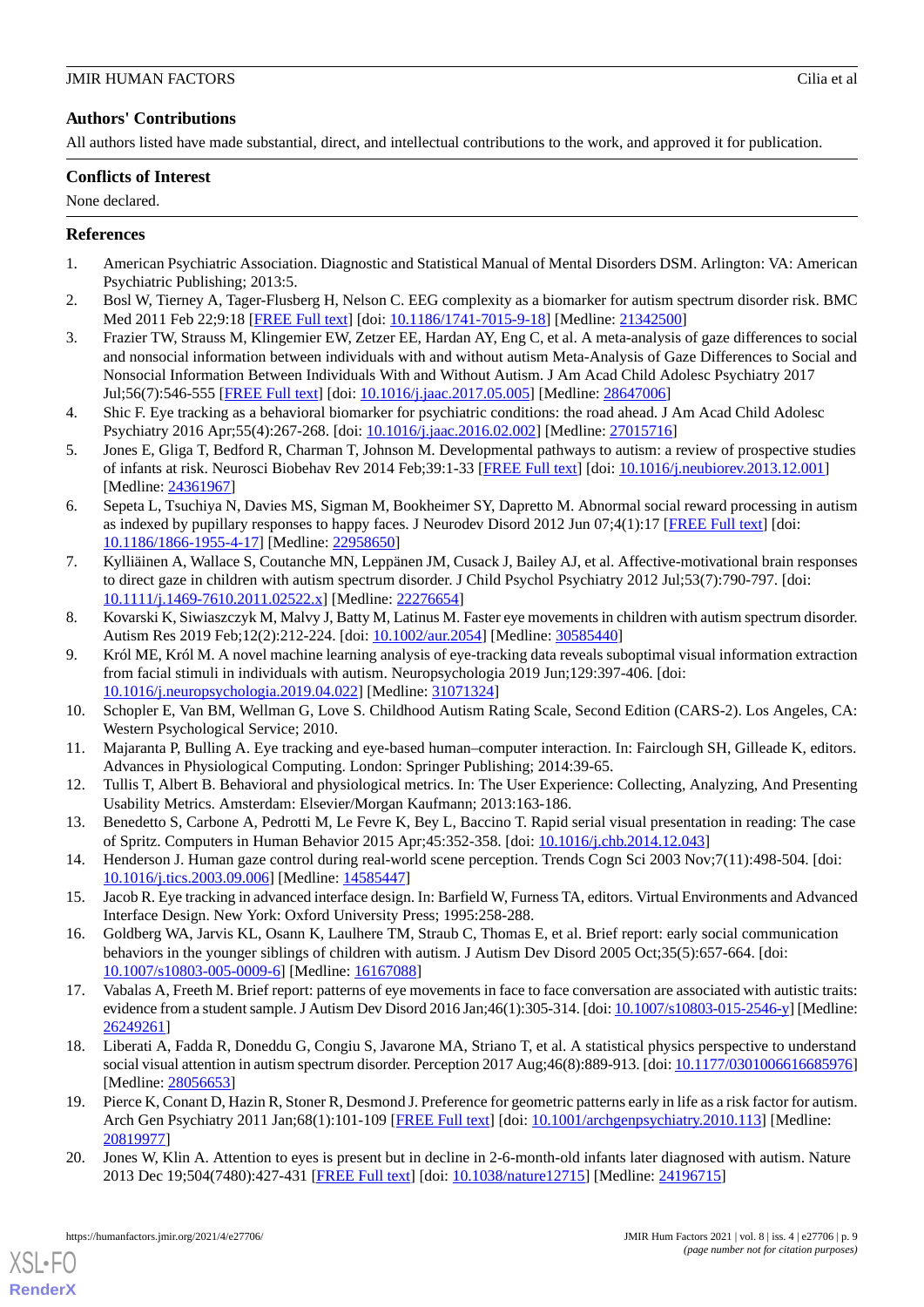- 21. Frazier TW, Klingemier EW, Beukemann M, Speer L, Markowitz L, Parikh S, et al. Development of an objective autism risk index using remote eye tracking. J Am Acad Child Adolesc Psychiatry 2016 Apr;55(4):301-309 [[FREE Full text](http://europepmc.org/abstract/MED/27015721)] [doi: [10.1016/j.jaac.2016.01.011\]](http://dx.doi.org/10.1016/j.jaac.2016.01.011) [Medline: [27015721\]](http://www.ncbi.nlm.nih.gov/entrez/query.fcgi?cmd=Retrieve&db=PubMed&list_uids=27015721&dopt=Abstract)
- 22. Samuel AL. Some studies in machine learning using the game of checkers. IBM J. Res. & Dev 2000 Jan;44(1.2):206-226. [doi: [10.1147/rd.441.0206\]](http://dx.doi.org/10.1147/rd.441.0206)
- 23. Pusiol G, Esteva A, Hall S, Frank M, Milstein A, Fei-fei L. Vision-based classification of developmental disorders using eye-movements. 2016 Presented at: International Conference on Medical Image Computing and Computer-Assisted Intervention; Oct 17-21, 2016; Athens. [doi: [10.1007/978-3-319-46723-8\\_37](http://dx.doi.org/10.1007/978-3-319-46723-8_37)]
- 24. Carette R, Cilia F, Dequen G, Bosche J, Guerin J, Vandromme L. Automatic autism spectrum disorder detection thanks to eye-tracking and neural network-based approach. Internet Things Technol Healthc Autom Springer 2018:1-7. [doi: [10.1007/978-3-319-76213-5\\_11](http://dx.doi.org/10.1007/978-3-319-76213-5_11)]
- 25. Wei W, Liu Z, Huang L, Nebout A, Le MO. Saliency prediction via multi-level features and deep supervision for children with autism spectrum disorder. 2019 Presented at: IEEE International Conference on Multimedia & Expo Workshops; Jul 8-12, 2019; Shanghai. [doi: [10.1109/icmew.2019.00119\]](http://dx.doi.org/10.1109/icmew.2019.00119)
- 26. Wang S, Jiang M, Duchesne X, Laugeson E, Kennedy D, Adolphs R, et al. Atypical visual saliency in autism spectrum disorder quantified through model-based eye tracking. Neuron 2015 Nov 04;88(3):604-616 [[FREE Full text](https://linkinghub.elsevier.com/retrieve/pii/S0896-6273(15)00831-4)] [doi: [10.1016/j.neuron.2015.09.042](http://dx.doi.org/10.1016/j.neuron.2015.09.042)] [Medline: [26593094](http://www.ncbi.nlm.nih.gov/entrez/query.fcgi?cmd=Retrieve&db=PubMed&list_uids=26593094&dopt=Abstract)]
- 27. Carette R, Elbattah M, Dequen G, Guerin JL, Cilia F. Visualization of eye-tracking patterns in autism spectrum disorder: method and dataset. : IEEE; 2018 Presented at: The 13th International Conference on Digital Information Management; Sep 24-26, 2018; Berlin. [doi: [10.1109/icdim.2018.8846967](http://dx.doi.org/10.1109/icdim.2018.8846967)]
- 28. Carette R, Elbattah M, Cilia F, Dequen G, Guérin J, Bosche J. Learning to predict autism spectrum disorder based on the visual patterns of eye-tracking scanpaths. 2019 Presented at: The 12th International Joint Conference on Biomedical Engineering Systems and Technologies - HEALTHINF; 2019; Prague. [doi: [10.5220/0007402601030112](http://dx.doi.org/10.5220/0007402601030112)]
- 29. Rogé B. Adaptation Française de l'échelle d'évaluation de l'autisme infantile (C.A.R.S.). In: Editions d'Applications Psychotechniques. Issy-les- Moluineaux: Editions d'Applications Psychotechniques; 1989.
- 30. Guidetti M, Tourrette C. Evaluation de la Communication Sociale Précoce (ECSP). In: Eurotests. Parisurotests Editions. Paris: Eurotests; 2009.
- 31. Cilia F, Aubry A, Le Driant B, Bourdin B, Vandromme L. Visual exploration of dynamic or static joint attention bids in children with autism syndrome disorder. Front Psychol 2019;10:2187 [\[FREE Full text](https://doi.org/10.3389/fpsyg.2019.02187)] [doi: [10.3389/fpsyg.2019.02187](http://dx.doi.org/10.3389/fpsyg.2019.02187)] [Medline: [31649576](http://www.ncbi.nlm.nih.gov/entrez/query.fcgi?cmd=Retrieve&db=PubMed&list_uids=31649576&dopt=Abstract)]
- 32. Garry C, Cilia F, Landuré M, Aguillon EN, Rovira K, Brisson J. Étude longitudinale de l'orientation sociale chez les enfants avec TSA d'âge préscolaire. Enfance 2017;4:477-481 [[FREE Full text](https://doi.org/10.4074/S0013754517004104)] [doi: [10.3917/enf1.174.0477\]](http://dx.doi.org/10.3917/enf1.174.0477)
- 33. Cilia F, Aubry A, Bourdin B, Vandromme L. Comment déterminer les zones d'intérêt visuelles sans a priori? Analyse des fixations d'enfants autistes en oculométrie. Revue de Neuropsychologie 2019;11(2):144-150. [doi: [10.1684/nrp.2019.0487\]](http://dx.doi.org/10.1684/nrp.2019.0487)
- 34. Matplotlib: visualization with Python. Matplotlib. URL:<https://matplotlib.org/> [accessed 2020-04-01]
- 35. Xu Y, Jia R, Mou L, Li G, Chen Y, Lu Y, et al. Improved relation classification by deep recurrent neural networks with data augmentation. 2016 Presented at: The 26th International Conference on Computational Linguistics: Technical Papers; Dec 14, 2016; Osaka. [doi:  $arXiv:1601.03651$ ]
- 36. Wang J, Perez L. The effectiveness of data augmentation in image classification using deep learning. Convolutional Neural Networks Vis. Recognit 2017:2017.
- 37. Chollet F. Keras. Github Repository. URL:<https://github.com/fchollet/keras> [accessed 2020-04-01]
- 38. LeCun Y, Bengio Y, Hinton G. Deep learning. Nature 2015 May 28;521(7553):436-444. [doi: [10.1038/nature14539\]](http://dx.doi.org/10.1038/nature14539) [Medline: [26017442](http://www.ncbi.nlm.nih.gov/entrez/query.fcgi?cmd=Retrieve&db=PubMed&list_uids=26017442&dopt=Abstract)]
- 39. Srivastava N, Hinton G, Krizhevsky A, Sutskever I, Salakhutdinov R. Dropout: a simple way to prevent neural networks from overfitting. Journal of Machine Learning Research 2014;15:1929-1958.
- 40. Reshef DN, Reshef YA, Finucane HK, Grossman SR, McVean G, Turnbaugh PJ, et al. Detecting novel associations in large data sets. Science 2011 Dec 16;334(6062):1518-1524 [\[FREE Full text\]](http://europepmc.org/abstract/MED/22174245) [doi: [10.1126/science.1205438\]](http://dx.doi.org/10.1126/science.1205438) [Medline: [22174245](http://www.ncbi.nlm.nih.gov/entrez/query.fcgi?cmd=Retrieve&db=PubMed&list_uids=22174245&dopt=Abstract)]
- 41. Cho I, Blaser MJ. The human microbiome: at the interface of health and disease. Nat Rev Genet 2012 Mar 13;13(4):260-270 [[FREE Full text](http://europepmc.org/abstract/MED/22411464)] [doi: [10.1038/nrg3182\]](http://dx.doi.org/10.1038/nrg3182) [Medline: [22411464\]](http://www.ncbi.nlm.nih.gov/entrez/query.fcgi?cmd=Retrieve&db=PubMed&list_uids=22411464&dopt=Abstract)
- 42. Maurice C, Haiser H, Turnbaugh P. Xenobiotics shape the physiology and gene expression of the active human gut microbiome. Cell 2013 Jan 17;152(1-2):39-50 [\[FREE Full text\]](https://linkinghub.elsevier.com/retrieve/pii/S0092-8674(12)01428-6) [doi: [10.1016/j.cell.2012.10.052](http://dx.doi.org/10.1016/j.cell.2012.10.052)] [Medline: [23332745\]](http://www.ncbi.nlm.nih.gov/entrez/query.fcgi?cmd=Retrieve&db=PubMed&list_uids=23332745&dopt=Abstract)
- 43. Albanese D, Filosi M, Visintainer R, Riccadonna S, Jurman G, Furlanello C. Minerva and minepy: a C engine for the MINE suite and its R, Python and MATLAB wrappers. Bioinformatics 2013 Feb 01;29(3):407-408. [doi: [10.1093/bioinformatics/bts707\]](http://dx.doi.org/10.1093/bioinformatics/bts707) [Medline: [23242262](http://www.ncbi.nlm.nih.gov/entrez/query.fcgi?cmd=Retrieve&db=PubMed&list_uids=23242262&dopt=Abstract)]
- 44. Nebout A, Wei W, Liu Z, Huang L, Le MO. Predicting saliency maps for ASD people. 2019 Presented at: International Conference on Multimedia & Expo Workshops; July 8-12, 2019; Shanghai. [doi: [10.1109/icmew.2019.00121](http://dx.doi.org/10.1109/icmew.2019.00121)]